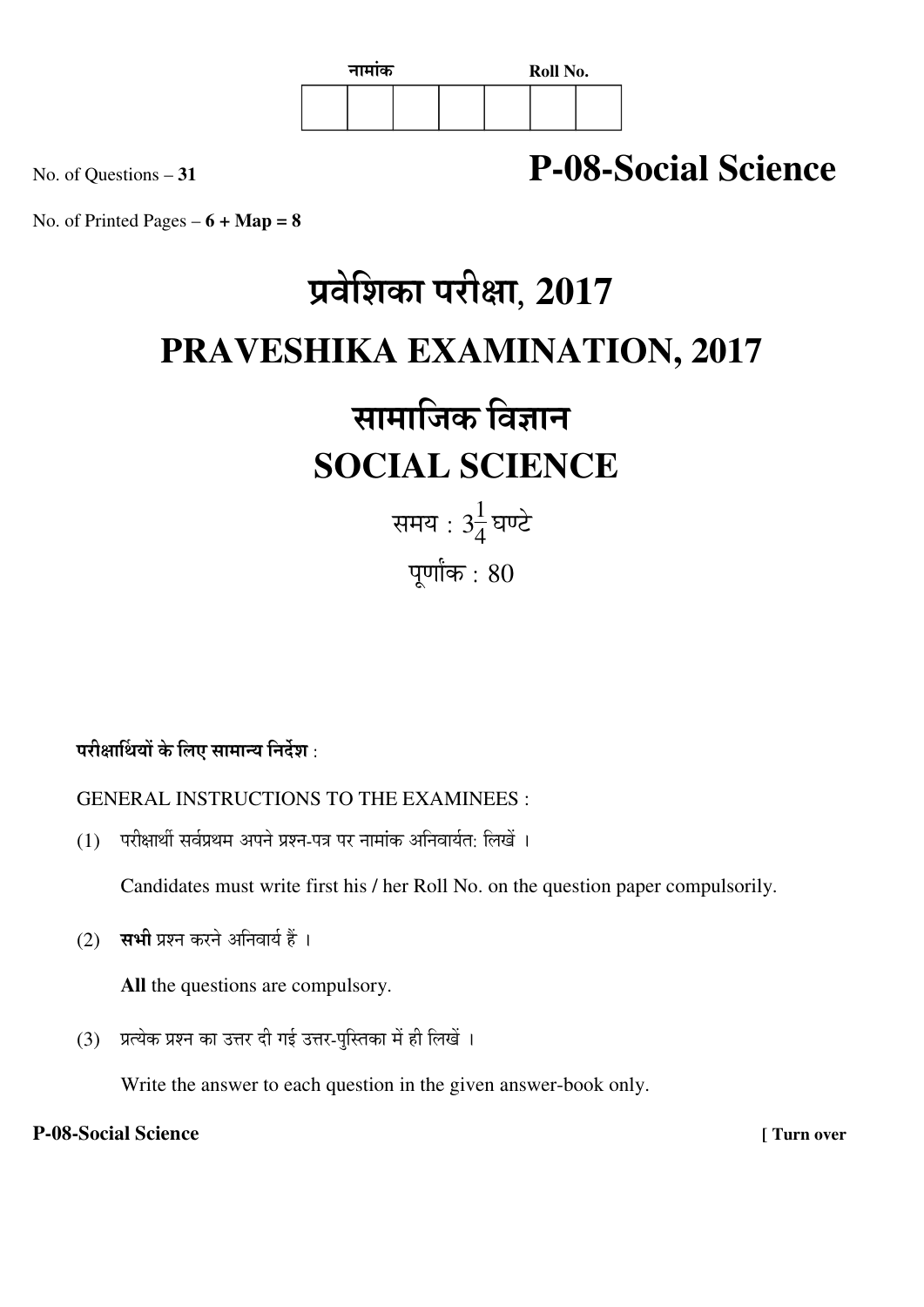(4) जिन प्रश्नों में आन्तरिक खण्ड हैं. उन सभी के उत्तर एक साथ ही लिखें ।

 For questions having more than one part, the answers to those parts are to be written together in continuity.

(5) प्रश्न-पत्र के हिन्दी व अंग्रेजी रूपांतर में किसी प्रकार की त्रूटि / अंतर / विरोधाभास होने पर हिन्दी भाषा के प्रश्न को ही सही मानें ।

 If there is any error / difference / contradiction in Hindi & English versions of the question paper, the question of Hindi version should be treated valid.

| प्रश्न संख्या<br>(6) | अंक प्रत्येक प्रश्न | उत्तर की शब्द सीमा                             |
|----------------------|---------------------|------------------------------------------------|
| $1 - 6$              | 1                   | $20 \overline{\phantom{0}}$ शब्द               |
| $7 - 14$             | 2                   | $40 \overline{\phantom{0}}$ शब्द               |
| $15 - 24$            | 3                   | $100$ शब्द                                     |
| $25 - 29$            | $\overline{4}$      | $150$ शब्द                                     |
|                      |                     |                                                |
| Q. No.               |                     | <b>Marks per Question</b> Word limit of Answer |
| $1 - 6$              | 1                   | 20 words                                       |
| $7 - 14$             | $\overline{2}$      | 40 words                                       |
| $15 - 24$            | 3                   | 100 words                                      |

(7) प्रश्न संख्या 30 मानचित्र कार्य से संबंधित है और 4 अंक का है ।

Q. No. **30** is related to map-work carrying **4** marks.

- (8) प्रश्न संख्या 15 से 17 में से किन्हीं दो का उत्तर करना है । प्रश्न संख्या 18 व 25 से 29 तक में आंतरिक विकल्प हैं । Two questions are to be answered from Q. No. **15** to **17**. There are internal choices in Q. No. **18** and **25** to **29**.
- (9) प्रश्न संख्या 31 दो भाग में, 7 अंक का है।

Question No. **31** is of **7** marks, has two parts.

#### **P-08-Social Science**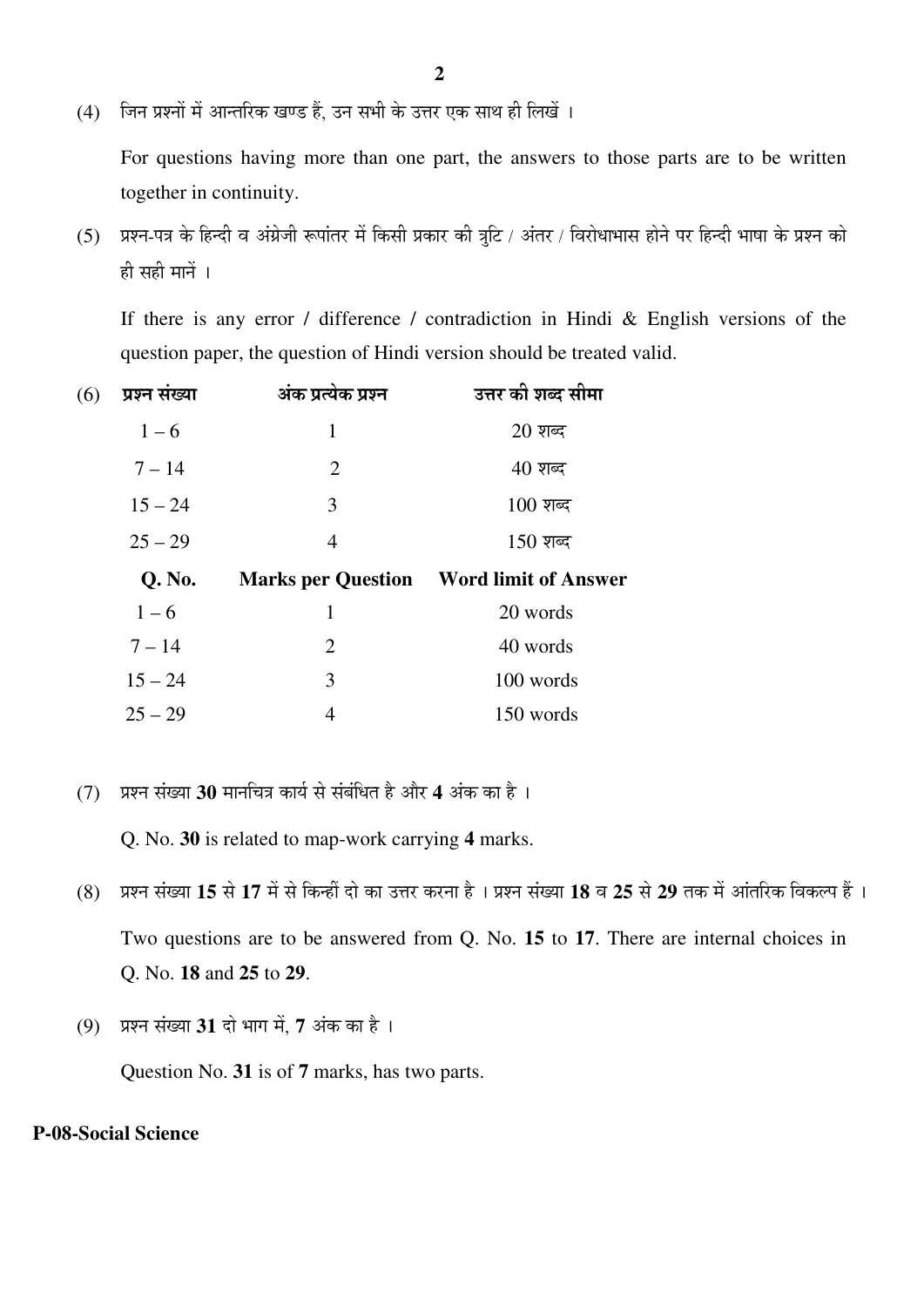|     | <b>P-08-Social Science</b>                                                            | [ Turn over                                                 |
|-----|---------------------------------------------------------------------------------------|-------------------------------------------------------------|
|     | Explain impact of Globalization on agriculture.                                       | $\boldsymbol{2}$                                            |
| 11. | वैश्वीकरण का कृषि पर प्रभाव लिखिये ।                                                  |                                                             |
|     | Write any four demerits of multi-purpose river projects.                              | $\frac{1}{2} + \frac{1}{2} + \frac{1}{2} + \frac{1}{2} = 2$ |
| 10. | बह-उद्देशीय नदी परियोजनाओं की कोई चार हानियाँ लिखिये ।                                |                                                             |
|     | Write any four causes of declining biodiversity in India.                             | $\frac{1}{2} + \frac{1}{2} + \frac{1}{2} + \frac{1}{2} = 2$ |
| 9.  | भारत में जैव-विविधता कम होने के कोई चार कारण लिखिये ।                                 |                                                             |
|     | What are Rare Species?                                                                | $\boldsymbol{2}$                                            |
| 8.  | दुर्लभ जातियाँ किसे कहते हैं ?                                                        |                                                             |
|     | Write a short note on the Jallianwala Bagh massacre.                                  | $\boldsymbol{2}$                                            |
| 7.  | जलियाँवाला बाग हत्याकांड पर संक्षिप्त टिप्पणी लिखिए ।                                 |                                                             |
|     | Write any two ways of consumer exploitation.                                          | $\frac{1}{2} + \frac{1}{2} = 1$                             |
| 6.  | उपभोक्ता शोषण के कोई दो रूप लिखिए ।                                                   |                                                             |
|     | Write the meaning of investment.                                                      | $\mathbf{1}$                                                |
| 5.  | निवेश का अर्थ लिखिए ।                                                                 |                                                             |
|     |                                                                                       |                                                             |
| 4.  | विनिमय का माध्यम क्या है ?<br>What is medium of exchange?                             | $\mathbf{1}$                                                |
|     |                                                                                       |                                                             |
| 3.  | What is suitable measure for comparison of development between two or more countries? | $\mathbf{1}$                                                |
|     | दो या अधिक देशों के विकास की तुलना का उपयुक्त माप क्या है ?                           |                                                             |
|     | Which form of government accommodates Social diversity?                               | $\mathbf{1}$                                                |
| 2.  | किस शासन प्रणाली में 'सामाजिक विविधताओं में सामंजस्य' स्थापित किया जाता है ?          |                                                             |
|     | In which session congress demanded "Purna Swarajya"?                                  | $\mathbf{1}$                                                |
| 1.  | कांग्रेस ने किस अधिवेशन में "पूर्ण स्वराज्य" की माँग की ?                             |                                                             |

**3**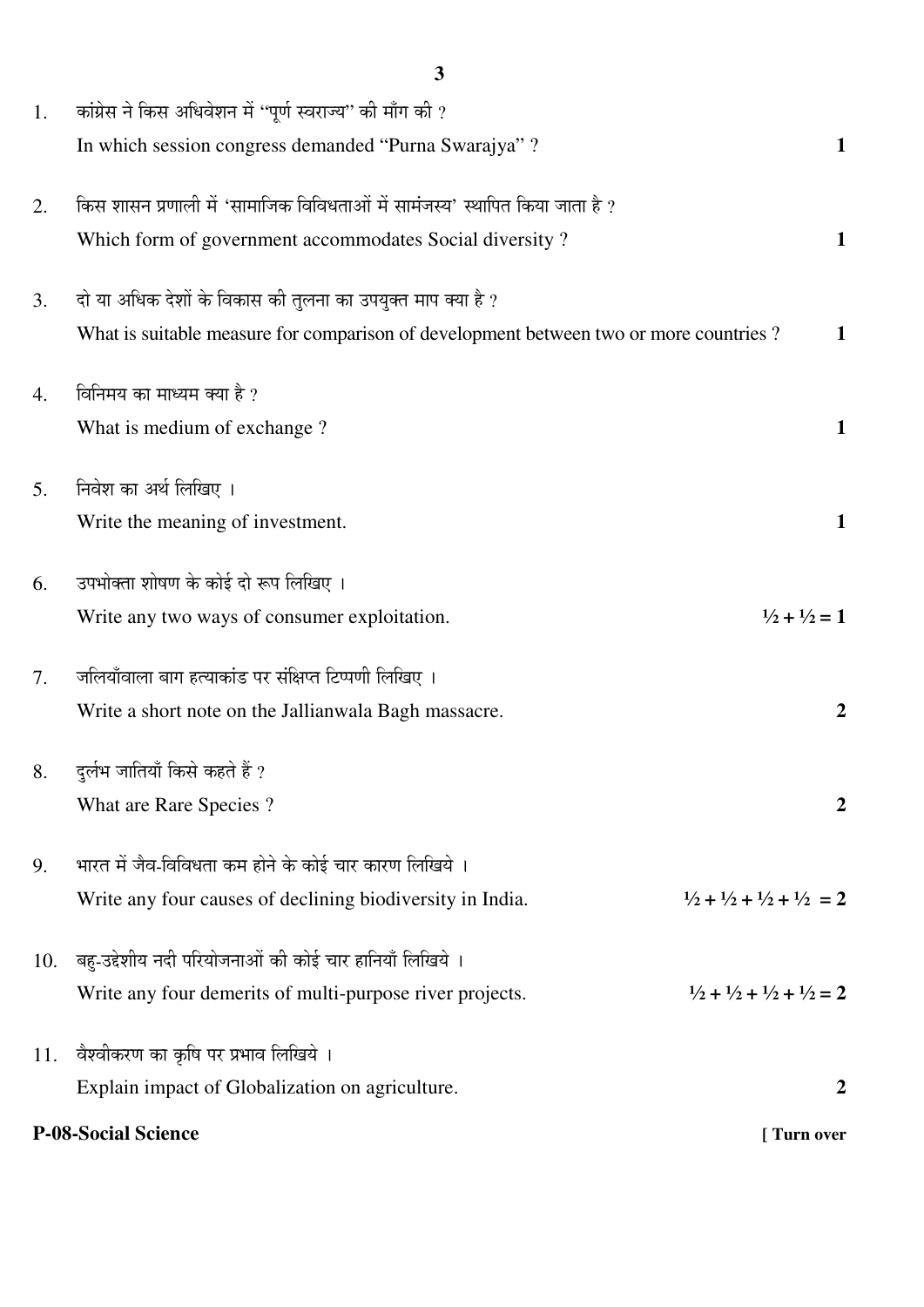|     | 4                                                                                                                                        |                                                             |
|-----|------------------------------------------------------------------------------------------------------------------------------------------|-------------------------------------------------------------|
| 12. | ताँबा खनिज के कोई दो उपयोग लिखिये ।                                                                                                      |                                                             |
|     | Write any two uses of Copper mineral.                                                                                                    | $1 + 1 = 2$                                                 |
| 13. | ध्वनि प्रदूषण के कोई चार कारण लिखिए ।                                                                                                    |                                                             |
|     | Explain any four causes of noise pollution.                                                                                              | $\frac{1}{2} + \frac{1}{2} + \frac{1}{2} + \frac{1}{2} = 2$ |
| 14. | स्थानीय एवं अन्तर्राष्ट्रीय व्यापार में क्या अन्तर है ?                                                                                  |                                                             |
|     | What is the difference between International and local trade?                                                                            | $1 + 1 = 2$                                                 |
|     | <b>सूचना</b> : प्रश्न संख्या 15 से 17 में से किन्हीं <b>दो</b> प्रश्नों के उत्तर दीजिए ।                                                 |                                                             |
|     | Note: Attempt any two questions from Q. No. 15 to 17:                                                                                    |                                                             |
| 15. | 19वीं सदी में विश्व अर्थव्यवस्था में आये तकनीकी परिवर्तनों का वर्णन कीजिए ।                                                              |                                                             |
|     | Describe the technological changes in World Economy in 19 <sup>th</sup> Century.                                                         | 3                                                           |
| 16. | वस्तुओं के लिए बाजार में विज्ञापन के महत्त्व को समझाइए ।                                                                                 |                                                             |
|     | Explain the importance of Advertisement in goods market.                                                                                 | 3                                                           |
| 17. | उन्नीसवीं सदी के मध्य में बंबई की आवासीय समस्याओं का वर्णन कीजिए ।                                                                       |                                                             |
|     | Describe the Housing problem of Bombay in the mid-nineteenth century.                                                                    | 3                                                           |
|     | 18. वियना सम्मेलन पर टिप्पणी लिखिये ।                                                                                                    |                                                             |
|     | Write a note on Vienna congress.<br>अथवा/ $OR$                                                                                           | $\mathbf{3}$                                                |
|     | वियतनाम में फ्रांसीसी औपनिवेशिक शिक्षा का स्कूलों में विरोध का वर्णन कीजिये ।                                                            |                                                             |
|     | Describe the Resistance to France colonial education in schools in Vietnam.                                                              |                                                             |
| 19. | "आपके मतानुसार लोकतंत्र उत्तरदायी, जिम्मेदार व वैध शासन है ।" अपने मत के पक्ष में तीन तर्क दीजिये ।                                      |                                                             |
|     | "According to your view democracy is accountable, responsive and legitimate<br>government." Give three arguments in favour of your view. | $1 + 1 + 1 = 3$                                             |
| 20. | आज के सन्दर्भ में भारतीय लोकतंत्र में कौन से वांछित सुधार किये जा सकते हैं ? किन्हीं तीन संभावित सुधारों का<br>वर्णन कीजिये ।            |                                                             |
|     | Which desirable reforms can be done in the present context in Indian democracy?<br>Describe any three possible reforms.                  | $1 + 1 + 1 = 3$                                             |
|     | <b>P-08-Social Science</b>                                                                                                               |                                                             |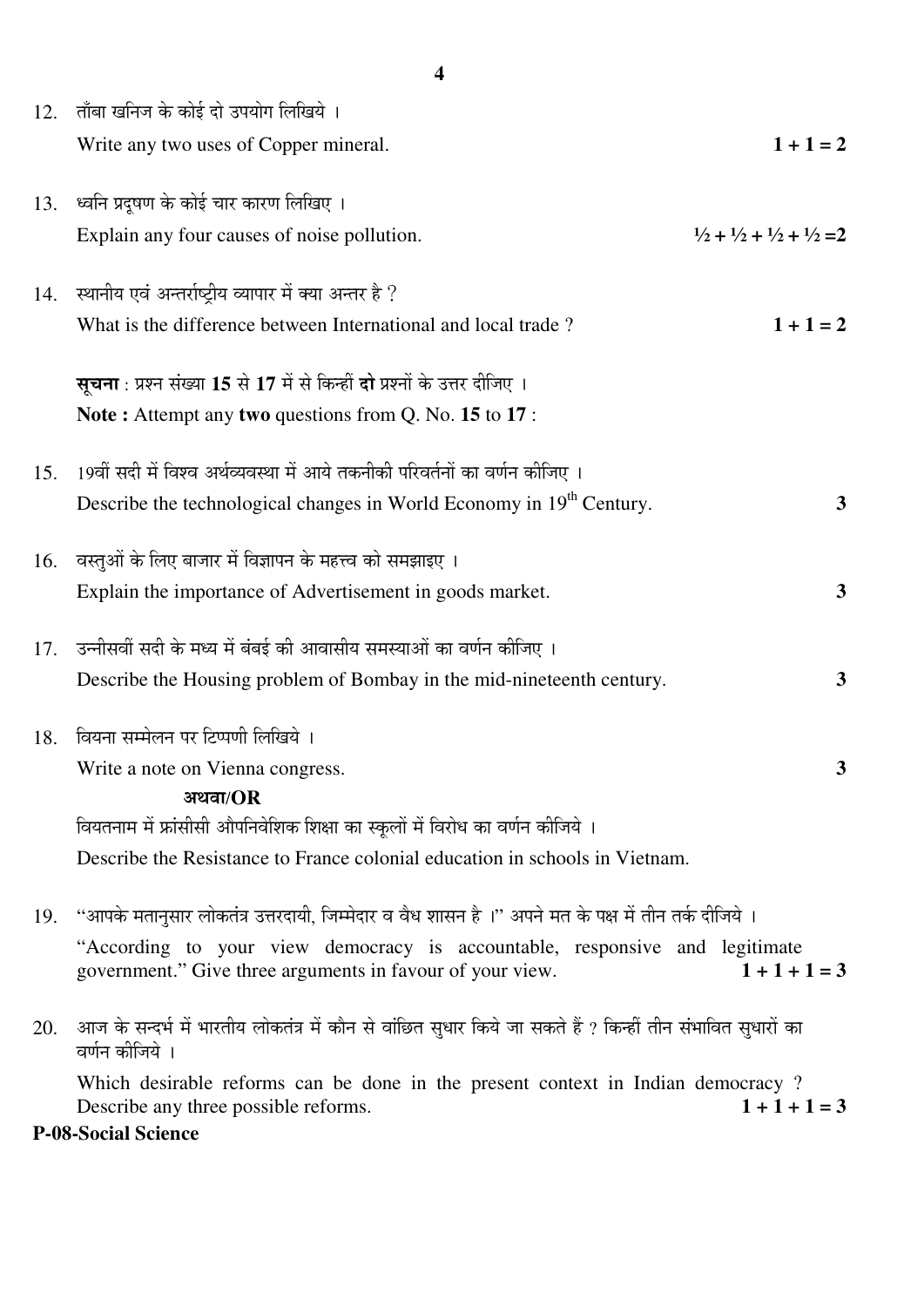|     | 21. कोई छ: सार्वजनिक सुविधाओं के नाम लिखिए ।<br>Write any six public facilities.                                                                                                                                                                    | $\frac{1}{2} \times 6 = 3$            |
|-----|-----------------------------------------------------------------------------------------------------------------------------------------------------------------------------------------------------------------------------------------------------|---------------------------------------|
| 22. | औपचारिक एवं अनौपचारिक क्षेत्रक ऋण में कोई दो अन्तर बताइए ।<br>Give any two differences between formal and informal sector credit.                                                                                                                   | $1\frac{1}{2} + 1\frac{1}{2} = 3$     |
| 23. | बहुराष्ट्रीय कम्पनियों के कोई दो लाभ लिखिए ।<br>Write any two benefits of Multinational Corporations.                                                                                                                                               | $1\frac{1}{2} + 1\frac{1}{2} = 3$     |
| 24. | उपभोक्ता विवादों के निपटारे के लिए स्थापित न्यायिक तंत्र को समझाइए ।<br>Explain the Judicial machinery for redressal of consumer disputes.                                                                                                          | $1 \times 3 = 3$                      |
| 25. | मुद्रण क्रांति के धार्मिक प्रभावों की विवेचना कीजिये ।<br>Discuss the Religious effects of the Print Revolution.<br>अथवा/ $OR$<br>उपन्यास साहित्य की एक आधुनिक विधा है । व्याख्या कीजिये ।<br>The novel is a modern form of literature. Explain it. | $\boldsymbol{4}$                      |
| 26. | संसाधन से क्या अभिप्राय है ? जैव एवं अजैव संसाधनों का वर्णन कीजिए ।<br>What are resources? Describe biotic and abiotic resources.<br>अथवा/ $OR$<br>मृदा अपरदन के कारण एवं इसके संरक्षण के उपाय लिखिये ।                                             | $1 + 1\frac{1}{2} + 1\frac{1}{2} = 4$ |
|     | Write causes and methods of conservation of soil erosion.                                                                                                                                                                                           | $2 + 2 = 4$                           |
| 27. | 'साम्प्रदायिकता राजनीति में अनेक रूप धारण कर सकती है ।' किन्हीं चार रूपों की विवेचना कीजिये ।<br>'Communalism can take various forms in politics.' Explain any four forms.<br>अथवा/ $OR$                                                            | 4                                     |
|     | ''महिलाओं के साथ अभी भी कई तरह के भेदभाव होते हैं ।'' इस कथन की उदाहरण सहित व्याख्या कीजिए ।<br>"Even today, women face many discriminations." Explain the statement with examples.                                                                 |                                       |
| 28. | नेपाल में 'लोकतंत्र के लिये दूसरा आन्दोलन' की विवेचना कीजिये ।<br>Discuss Nepal's "Second Movement for Democracy".<br>अथवा/ $OR$                                                                                                                    | 4                                     |
|     | लोकतंत्र में राजनीतिक दलों को किन चुनौतियों का सामना करना पड़ता है ? व्याख्या कीजिये ।<br>Explain the challenges which are faced by the political parties in democracy.                                                                             |                                       |
|     | <b>P-08-Social Science</b>                                                                                                                                                                                                                          | [ Turn over                           |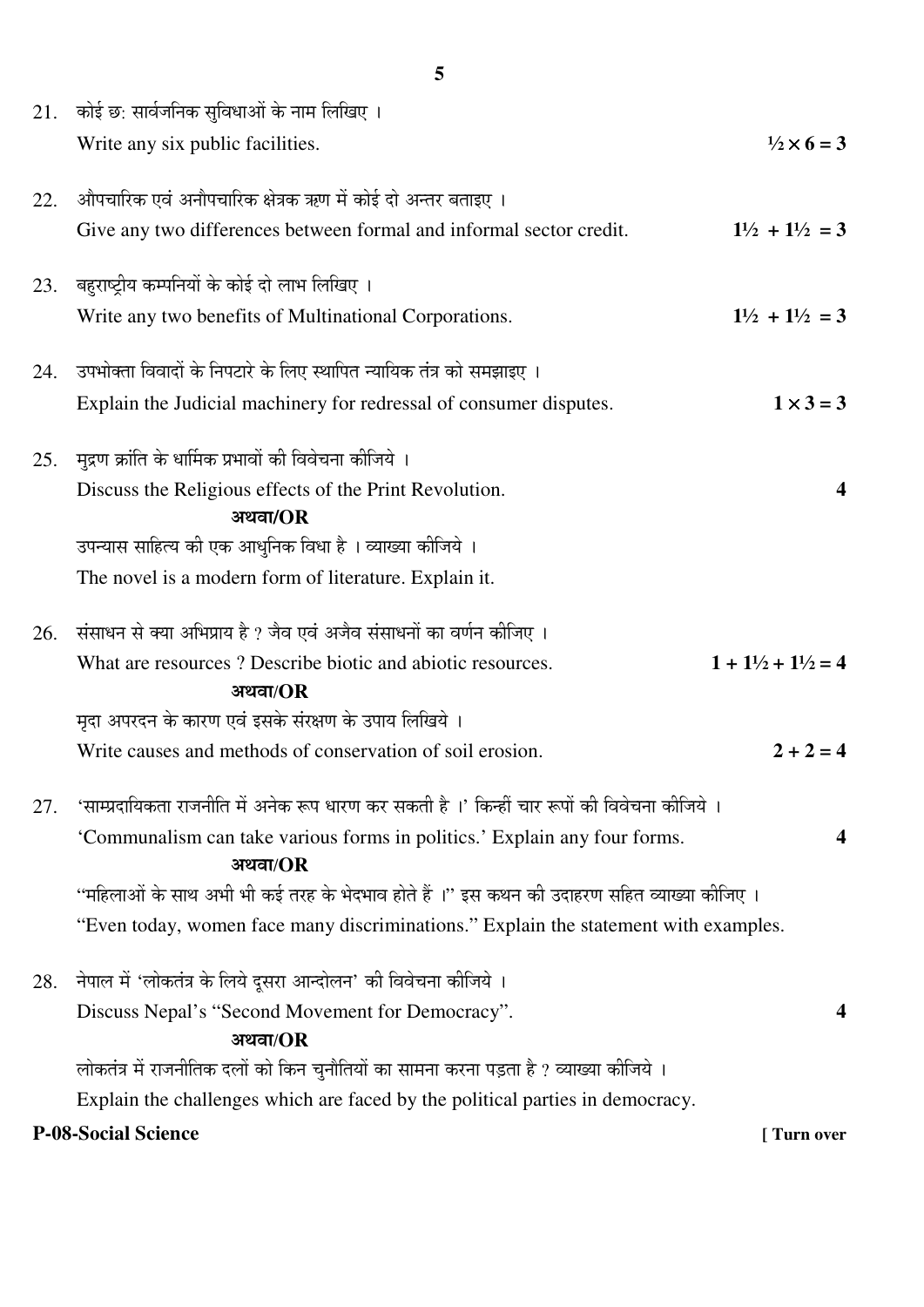| 29. |     |                                                                                                                                                                        | प्राथमिक, द्वितीयक एवं तृतीयक क्षेत्रकों को उदाहरण की सहायता से समझाइए ।       |      |                                                                                                        |                                         |                  |
|-----|-----|------------------------------------------------------------------------------------------------------------------------------------------------------------------------|--------------------------------------------------------------------------------|------|--------------------------------------------------------------------------------------------------------|-----------------------------------------|------------------|
|     |     |                                                                                                                                                                        |                                                                                |      | Explain the primary, secondary and tertiary sectors with help of example.                              | $1\frac{1}{2}$ + $1\frac{1}{2}$ + 1 = 4 |                  |
|     |     |                                                                                                                                                                        | अथवा/ $OR$                                                                     |      |                                                                                                        |                                         |                  |
|     |     |                                                                                                                                                                        | राष्ट्रीय ग्रामीण रोजगार गारन्टी अधिनियम को 'काम का अधिकार' क्यों कहा गया है ? |      |                                                                                                        |                                         |                  |
|     |     |                                                                                                                                                                        |                                                                                |      | Why is the National Rural Employment Guarantee Act called "Right to Work"?                             |                                         |                  |
| 30. |     |                                                                                                                                                                        | (अ) दिए गए भारत के रेखा मानचित्र में निम्नलिखित को अंकित कीजिए :               |      |                                                                                                        |                                         |                  |
|     |     | (i)                                                                                                                                                                    | सेलम                                                                           |      | $(ii)$ दुर्गापुर                                                                                       |                                         |                  |
|     | (A) |                                                                                                                                                                        | Mark the following in the given outline Map of India:                          |      |                                                                                                        |                                         |                  |
|     |     | (i)                                                                                                                                                                    | Salem                                                                          | (ii) | Durgapur                                                                                               | $1 + 1 = 2$                             |                  |
|     | (ब) |                                                                                                                                                                        | दिए गए भारत के मानचित्र में निम्नलिखित को अंकित कीजिए:                         |      |                                                                                                        |                                         |                  |
|     |     | (i)                                                                                                                                                                    | चौरी-चौरा                                                                      | (ii) | कलकत्ता                                                                                                |                                         |                  |
|     | (B) |                                                                                                                                                                        | Mark the following in the given outline map of India.                          |      |                                                                                                        |                                         |                  |
|     |     | (i)                                                                                                                                                                    | Chauri-Chaura                                                                  | (ii) | Calcutta                                                                                               | $1 + 1 = 2$                             |                  |
| 31. | (3) |                                                                                                                                                                        | की सोदाहरण व्याख्या कीजिये ।                                                   |      | 'भारतीय संविधान में केन्द्र व राज्यों के बीच विधायी अधिकारों को तीन हिस्सों में बाँटा गया है ।' इस कथन |                                         |                  |
|     |     | (A) "The Constitution of India clearly provided a three fold distribution of legislative<br>powers between the Union and States. "Explain the statement with examples. |                                                                                |      |                                                                                                        |                                         |                  |
|     |     |                                                                                                                                                                        |                                                                                |      |                                                                                                        | $1+1+1=3$                               |                  |
|     | (ब) | (i)                                                                                                                                                                    |                                                                                |      | सार्वजनिक परिवहन सुविधाओं के अधिकाधिक उपयोग को प्रोत्साहित करने का एक माध्यम लिखें ।                   |                                         |                  |
|     |     | (ii)                                                                                                                                                                   | सड़क दुर्घटनाओं का कोई एक कारण लिखिए ।                                         |      |                                                                                                        |                                         |                  |
|     |     | (iii)                                                                                                                                                                  | रक्षा की जा सकती है ?                                                          |      | नागरिकों को यातायात के नियमों एवं सड़क सुरक्षा के बारे में जानकारी देकर उनके किस अधिकार की             |                                         |                  |
|     | (B) | (i)                                                                                                                                                                    |                                                                                |      | Write one medium for maximum promotion of Public Transport facilities.                                 |                                         | $\mathbf 1$      |
|     |     | (ii)                                                                                                                                                                   | Write any one reason of road accidents.                                        |      |                                                                                                        |                                         | $\mathbf{1}$     |
|     |     | (iii)                                                                                                                                                                  | about traffic rules and road safety.                                           |      | Which right of the citizens can be protected by imparting knowledge to them                            |                                         | $\boldsymbol{2}$ |

\_\_\_\_\_\_\_\_\_\_

**P-08-Social Science**

**6**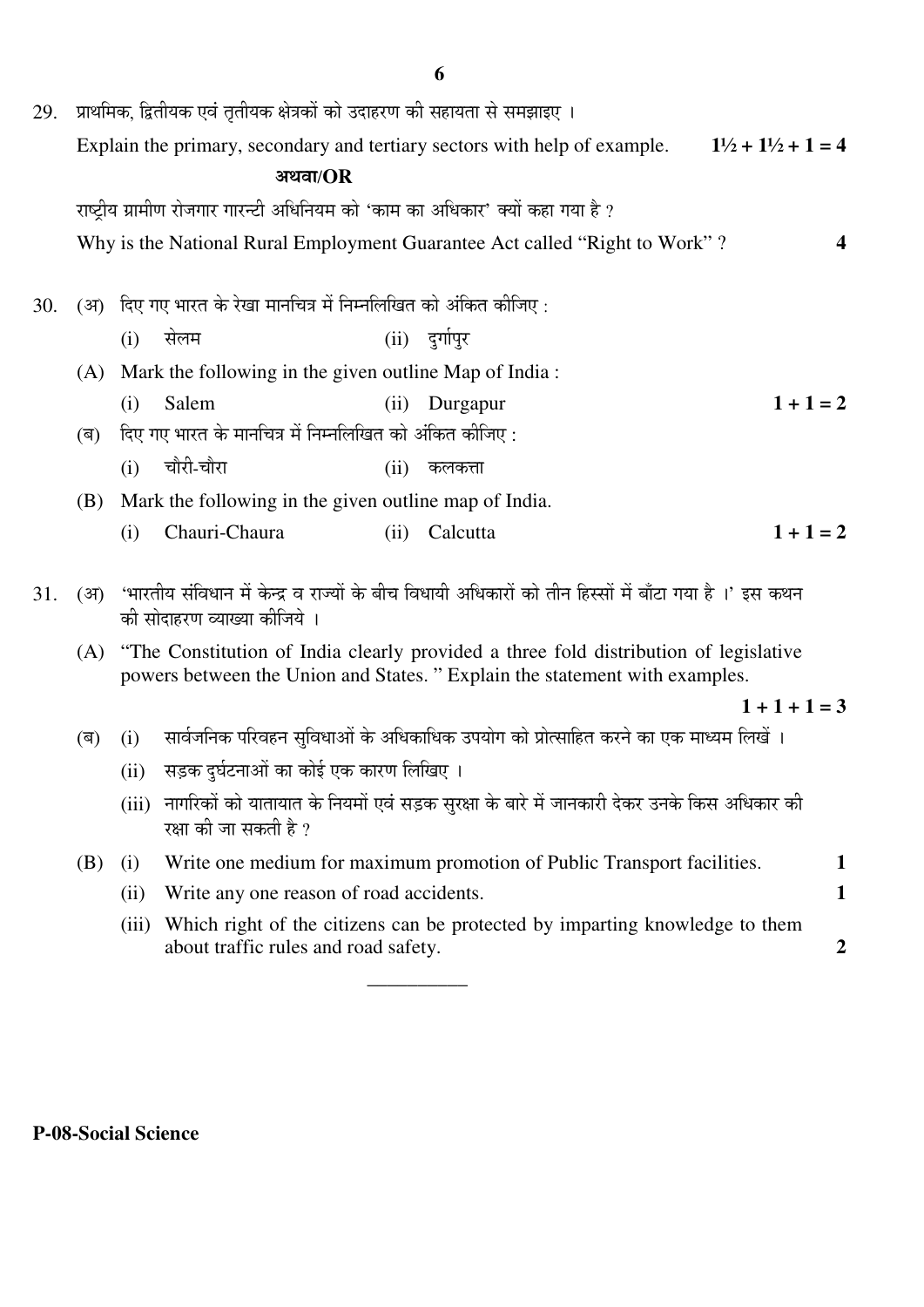